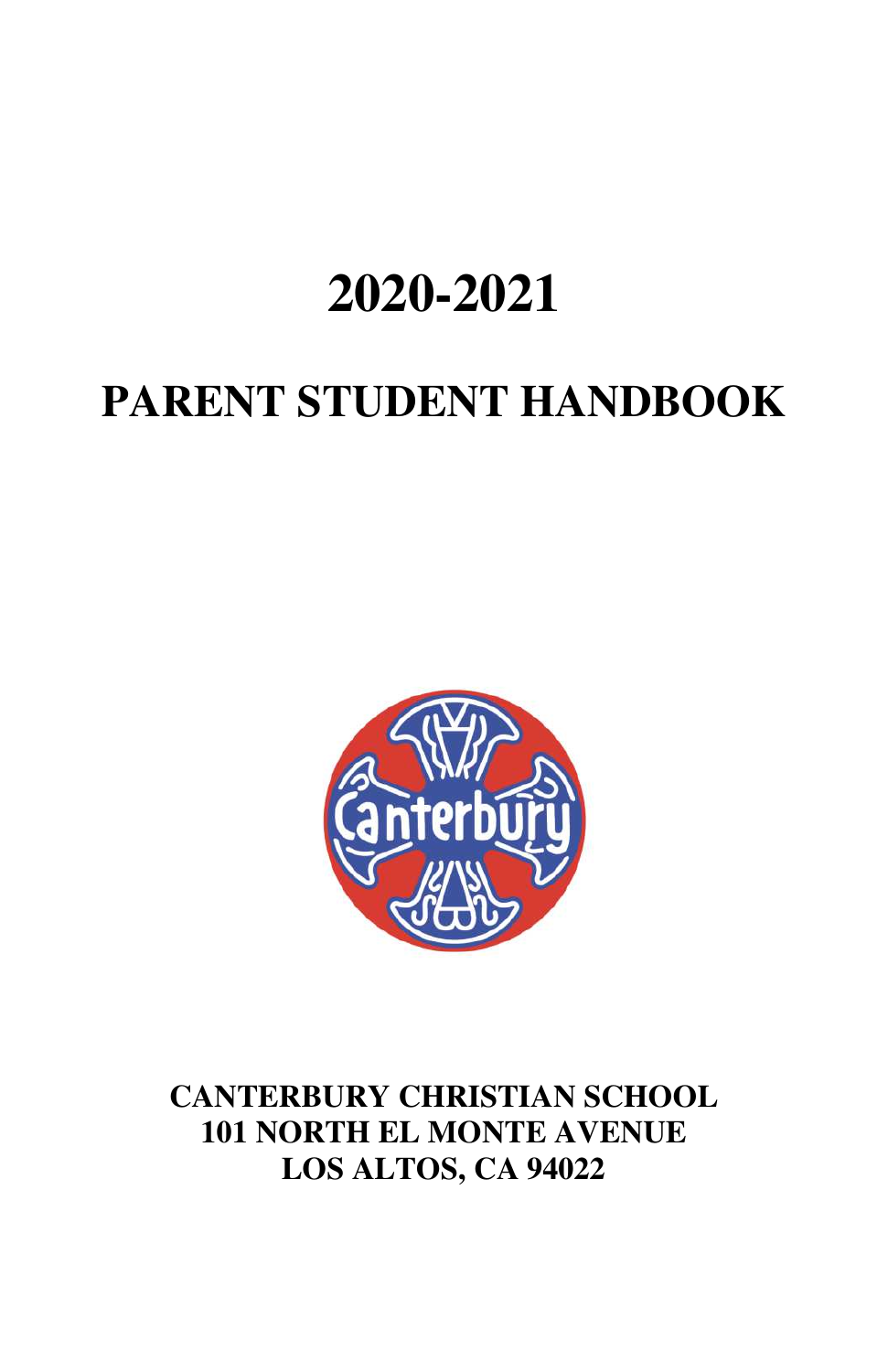*Office:* (650) 949-0909 *Fax:* (650) 254-8004 *Email:* office@canterburycs.org *Website:* www.canterburycs.org

*Office Hours:* 7:30 am to 3:30 pm

Canterbury Christian School operates as an educational non-profit tax exempt 501(c)3 organization and does not receive any federal or state funding nor does it participate in any federal or state sponsored program.

### **VISION STATEMENT**

Canterbury Christian School prepares students to confidently respond to Christ's call on their lives. (Matthew 6:33)

### **MISSION STATEMENT**

Canterbury Christian School, commissioned by Jesus Christ (Matthew 28:18-20), provides parents with an excellent Classical Christian education for their children. By maintaining a structured environment, built upon Biblical foundations, our dedicated staff supports the spiritual and character growth of each student. Our culture honors our heritage and advances a Godly legacy for the future.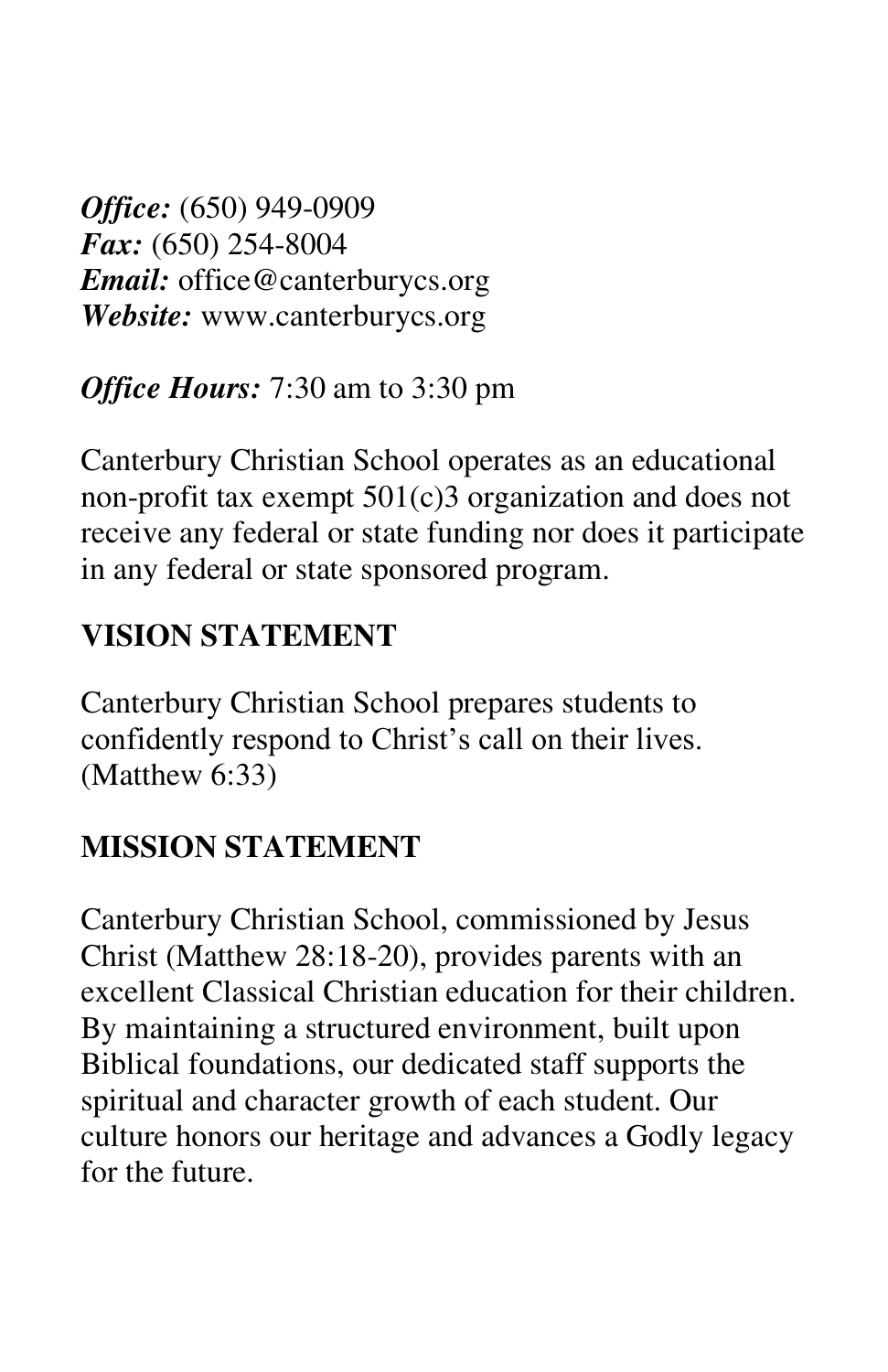## **THE CANTERBURY TEAM**

Fr. Steve Macias, Headmaster (650) 204-5690 headmaster@canterburycs.org

Miss Kathy Goodell, Executive Assistant/Office Administrator (650) 949-0909 kgoodell@canterburycs.org

Miss Lynora Hart, Director of Financial Development (650) 689-3362 lhart@canterburycs.org

Mrs. Andrea Schwartz, Online Family Academy aschwartz@canterburycs.org

Mr. Paul Materum, 4th grade teacher pmaterum@canterburycs.org

Fr. James Gadomski, 3rd grade teacher jgadomski@canterburycs.org

Mrs. Rhoda Moulden, 2nd grade teacher rmoulden@canterburycs.org

Miss Amy Lien, 1st grade teacher alien@canterburycs.org

Mrs. Susie Ju Kruger, Kindergarten (K5) teacher sju@canterburycs.org

Mrs. Aruna Vijay, Kindergarten teacher (K4) teacher avijay@canterburycs.org

Fr. Christopher Parrish, Latin Teacher cparrish@canterburycs.org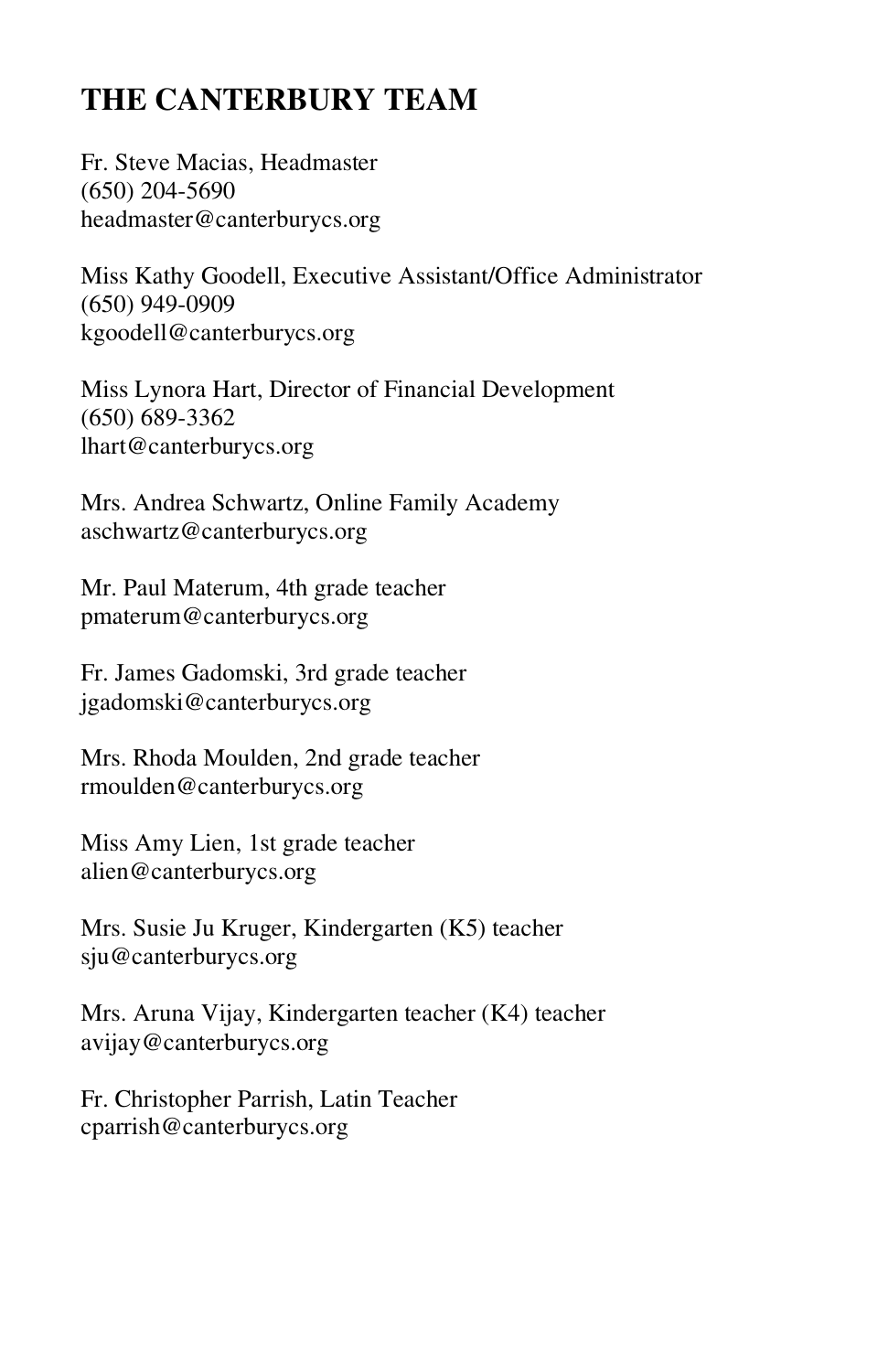#### **2020-2021 CALENDAR**

Sept 23, 2020 - First day of school October 25 - Minimum Day – End of Second Quarter October 26 - Open House for Canterbury Parents

October 30 - All Saints Day Parade/Grandparents Day October 30 - Minimum Day -– End of First Quarter

Nov 25-27, 2020 - Thanksgiving vacation (no school)

Dec. 6, 2020 - Canterbury Christmas Choir Concert (10:30 AM) Dec 18, 2020 - Last day of school before Christmas break

January 4, 2021 - School Resumes January 15, 2021 - Minimum Day -– End of Second Quarter

Feb. 9, 2021 - Talent Show Feb 15-19, 2021 - Washington's Birthday Week (no school)

March 26, 2021 - Minimum Day – End of Third Quarter March 28, 2021 Canterbury Easter Concert (10:30 AM)

April 5-9, 2021 - Easter vacation (no school) April 24, 2021 – "Best of the Brits" Festival

May 28, 2021 - Minimum Day – End of Fourth Quarter May 31, 2021 - Memorial Day (no school)

June 2, 2021 - Last Day of School June 3, 2021 - End-of-School Picnic

Summer 2021 - Enrichment Camps and Vacation Bible School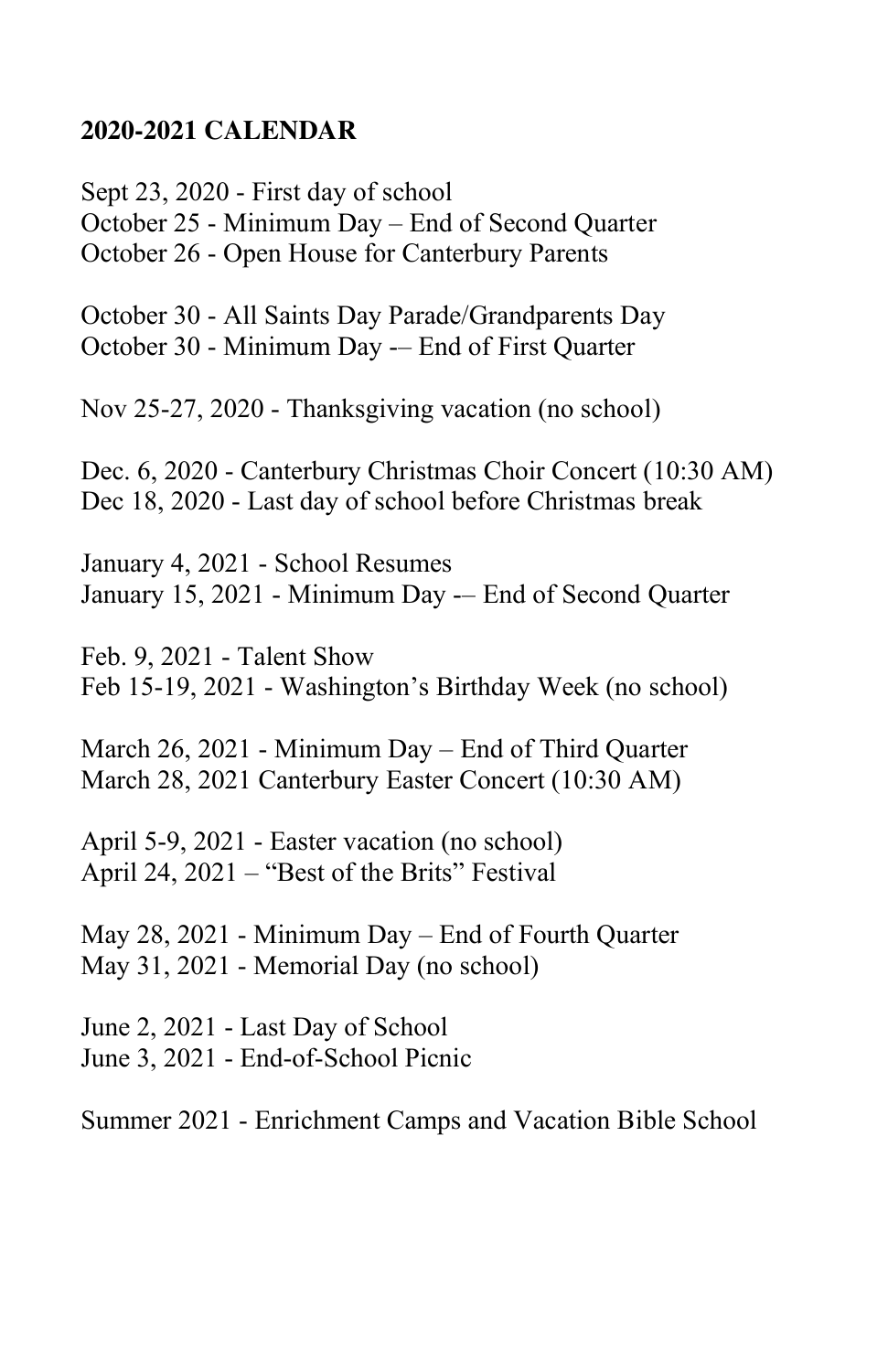## **DAILY SCHEDULE**

| 7:45            | Classroom doors open              |
|-----------------|-----------------------------------|
| 8:15            | Tardy Bell - Classes begin        |
| 8:30            | Chapel (3,4 - M, W) (1,2 - T, TH) |
| $9:50 - 10:10$  | Morning Recess for K4 $&$ K5      |
| $10:10-10:30$   | Morning Recess for 1st & 2nd      |
| $10:30 - 10:50$ | Morning Recess for 3rd & 4th      |
| $11:30 - 11:50$ | Lunch for $K4 & K5$               |
| $11:50-12:10$   | Lunch for 1st $& 2nd$             |
| $12:10 - 12:30$ | Lunch for $3rd \& 4th$            |
| $11:50 - 12:10$ | Lunch Recess for $K4 & K5$        |
| $12:10-12:30$   | Lunch Recess for 1st & 2nd        |
| $12:30 - 12:50$ | Lunch Recess for 3rd & 4th        |
| $1:30 - 1:45$   | Afternoon Recess for K4 & K5      |
| $1:45-2:00$     | Afternoon Recess for 1st & 2nd    |
| $2:00 - 2:15$   | Afternoon Recess for 3rd & 4th    |
| $3:00 - 3:20$   | Dismissal                         |

### **DROP-OFF AND PICK-UP PROCEDURES**

Upon entering the premises, parents will drive their car up to the *CHAPEL* drop-off point and then drive out the exit (right turn only).

During pick-up parents will drive onto the campus and display a placard with their child's name and grade. Each family will receive two placards. Canterbury staff will assist children into their vehicles.

Students and visitors are subject to a health screen using thermometers and symptom questionnaires.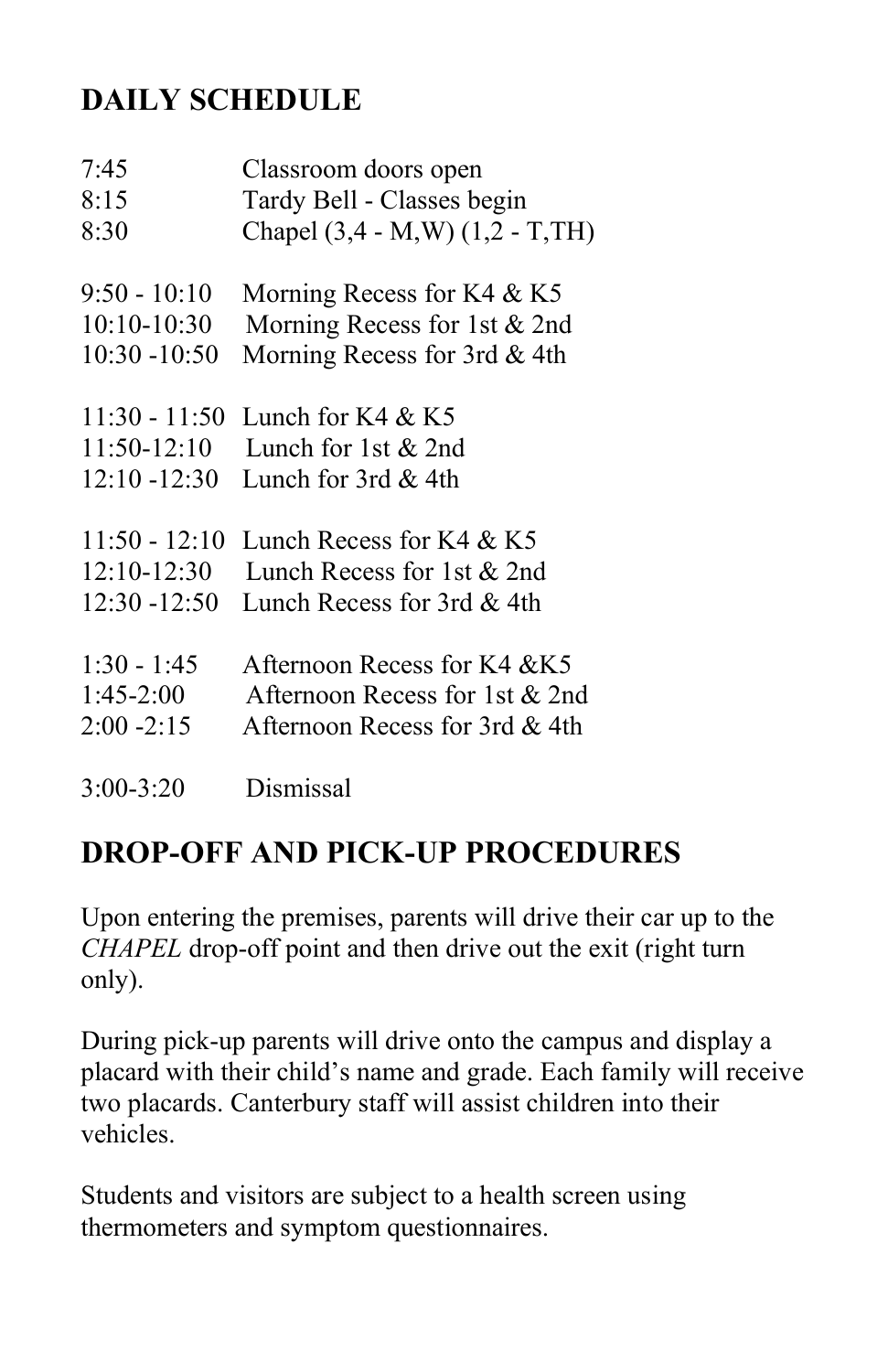# **AFTERSCHOOL ENRICHMENT**

Afterschool enrichment is available for students at the additional rate of \$15 per hour. Parents interested in the afterschool enrichment programs should enroll at orientation. A student who shows repeated behavioral problems or who is continually picked up late will not be permitted to remain in after school enrichment.

# **FINANCIAL POLICIES**

In order to secure your child's space for the upcoming school year, the school must receive a non-refundable and non-transferble enrollment deposit along with the signed (by both parents) enrollment agreement. The enrollment deposit is applied towards the total tuition due. At the end of the enrollment period, remaining spaces will be filled by applicants on our wait list.

Tuition payments are due on the 1st of the month and are considered late if received after the 5th of the month. If the 5th falls on a weekend or holiday then the due date is extended to the next business day. A late fee of \$50.00 will be charged for payments received after 3:30 pm on the due date.

Canterbury offers two payment plan options: either a twoinstallment plan or a 10-installment plan. For parents who elect to pay in two installments, the first payment is due June 1st and the second is due December 1st. Parents who wish to pay in 10 installments will make payments from June 1st through March 1st of the subsequent year.

Please note that the withdrawal deadline is June 1st. After that date no refund of tuition will be paid, and parents are obligated for the full year's tuition. (See sections 1,4 and 6 of the enrollment agreement.)

Canterbury's Director of Financial Development, Lynora Hart, oversees fundraising and alumni relations. We rely on a partnership with the Canterbury community-our current and former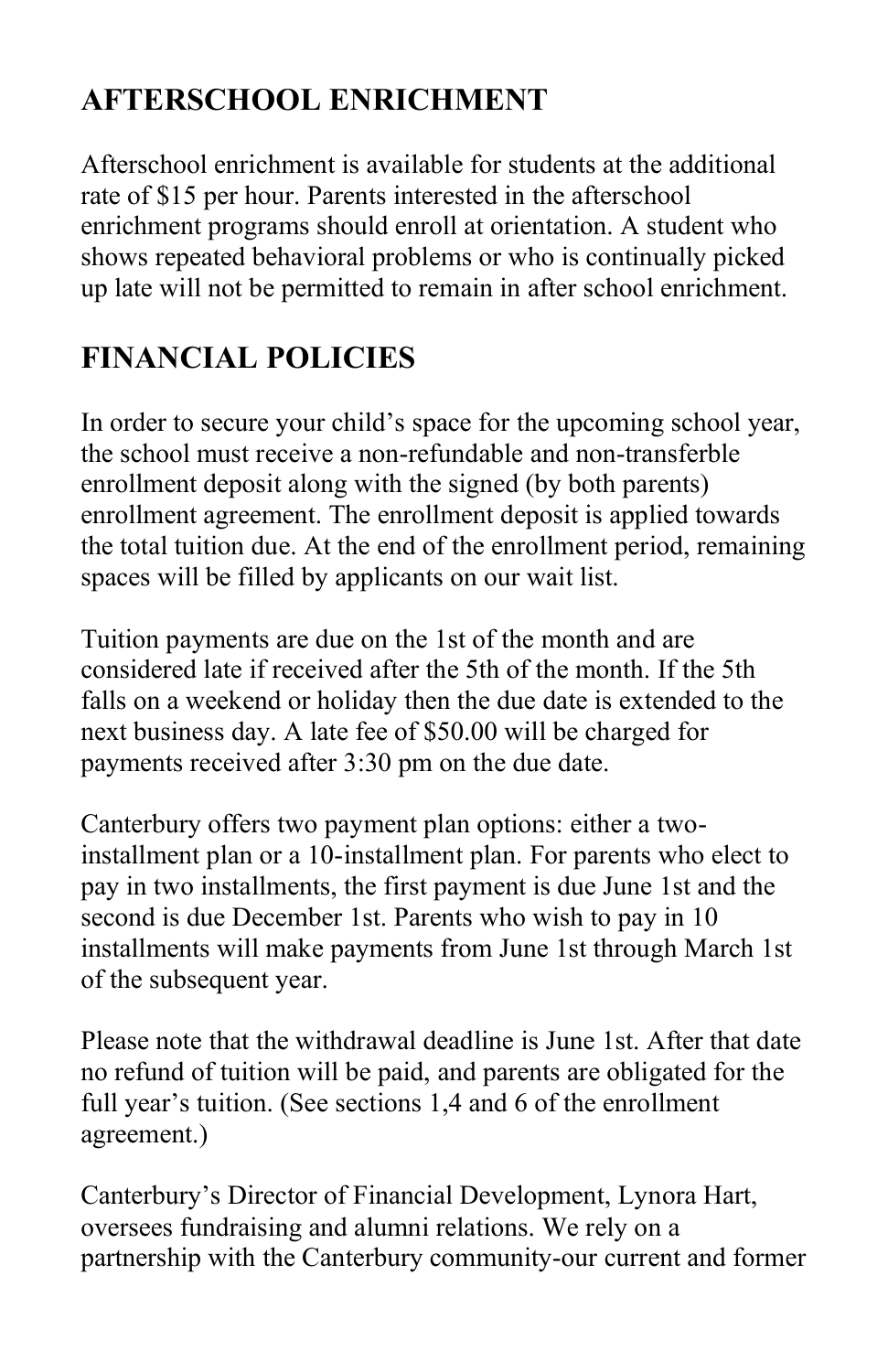parents, alumni, staff, board members and friends. Your generous tax-deductible gifts enable us to provide excellent academics, competitive compensation packages and necessary facility upgrades.

# **DISCIPLINE**

Attendance at Canterbury is not a right but a privilege, which may be forfeited by any student who does not conform to its Biblebased standards and regulations. Training children in the way they should go requires encouraging students to seek to do right. Behavioral expectations are enforced through a combination of rewards and corrective actions with the primary goal of teaching the students self-responsibility in monitoring their behavior. Students are expected to co-operate with basic Christian standards of behavior and conversation. There should be no talking back or arguing with teachers or staff. Prompt and cheerful obedience is expected. Requests from teachers should not have to be repeated.

### **Discipline Procedures**

Our classroom rules are based on an OBEY chart:

- O Obey them that have the rule over you.
- B Be like Christ in thought, word and deed.
- E Every student shall not talk or get up without permission.
- Y You shall not run except on the playground.

Beginning the 1st Friday of school, each student will have a tally sheet taped to the upper right corner of his desk. For infractions a number is checked and the letter referring to the rule broken on the OBEY chart is noted. Tallies are sent home on Thursday to be signed and returned on Friday

All students are given one warning. Additional checks result in appropriate disciplinary measures such as time "on the line," loss of recess, or removal from the classroom. You will be contacted by the teacher either through a written note or by a phone call if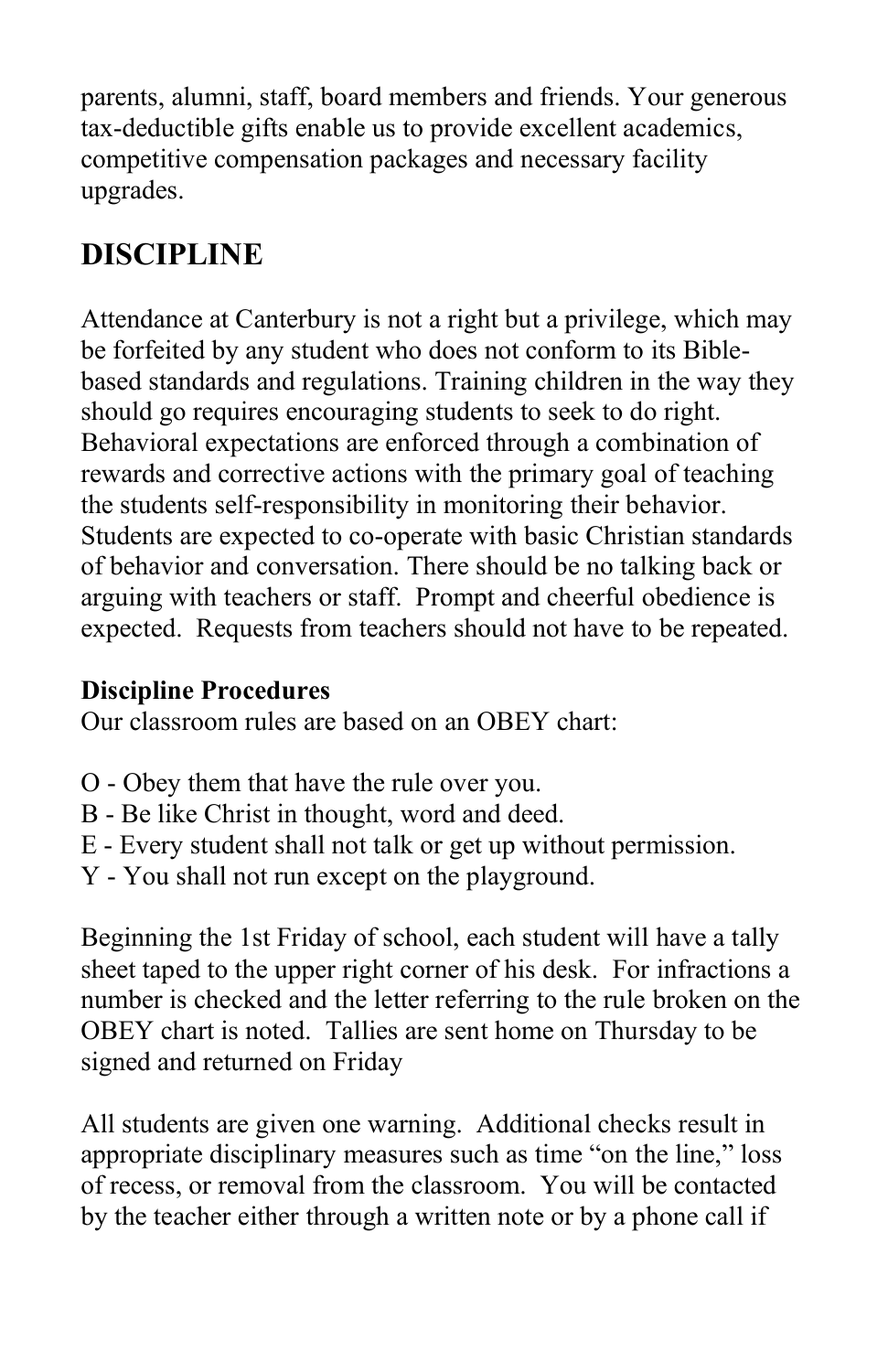deemed necessary. If further action is required, you will be called by the administration.

# **GENERAL INFORMATION**

#### **Absences**

All children are expected to be in attendance each day unless they are ill, or a family emergency arises. In case of absence, please notify the office via phone or voicemail by 8 am and include the reason for the absence. Also indicate whether you will be picking up any make up work. Make up work will be available in the office between 3 and 3:30. Excessive unexcused absences may result in dismissal from school. No refunds on tuition are made because of absences.

Should it become necessary for a student to miss school for planned family activities, a written request for absence should be submitted to the Headmaster for approval at least one week in advance. Arrangements for a make-up work contract will be made with the student's teacher and a \$10 fee is assessed per day. All work is due upon the student's return to school.

### **Tardies**

The school day begins promptly at 8:15 A.M. A student is considered tardy when he arrives after that time. If a student arrives during or after the pledge to the flag, he is to report to the office.

A tardy note will always be sent home to be signed by the parent and returned the following day. A student's third tardy is disciplined with a tally.

### **Early Dismissal**

A parent must notify the office if their child is being picked up early. Students must report to the office where they will remain until they are picked up by their parent(s) or authorized person. They should check back to the office upon their return.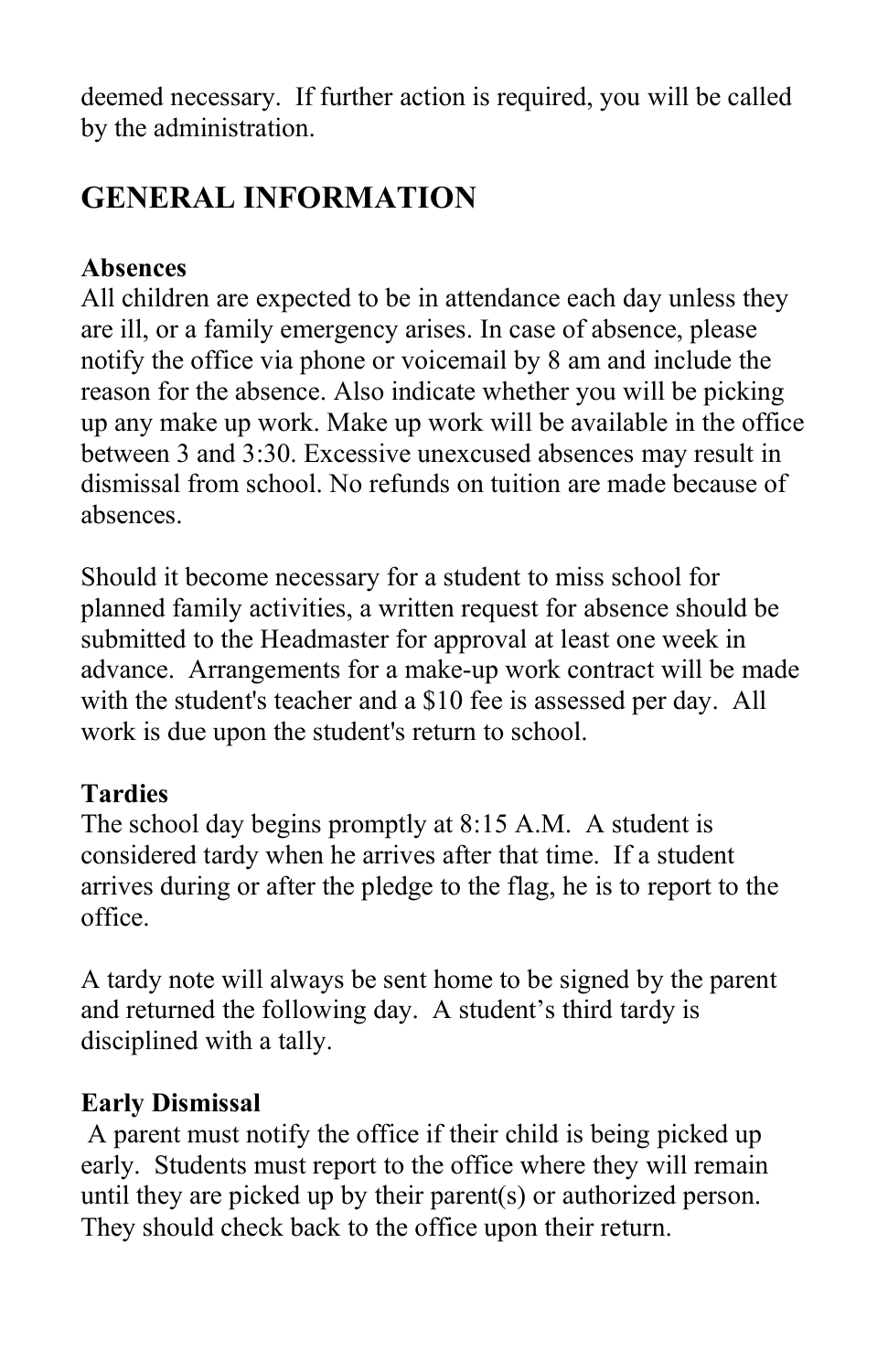# **HEALTH AND IMMUNIZATION**

California law requires all students attending K-5<sup>th</sup> Grade in California for the *first time* to have a physical examination **within the 12-month period prior to entering school.** Immunization can be taken care of through your physician or local health department authorities. See the California Immunization Handbook at ShotsForSchool.org.

#### **Accidents**

In the case of a medical emergency or accident, depending on the severity, an ambulance may be called at the expense of the parent. In the event a student should suffer an accident requiring medical attention, parents will be notified immediately. If a parent cannot be reached, persons listed as the emergency contact will be notified. Minor scratches and bruises will be treated with cold packs or band aids and antiseptics. Canterbury does not carry medical insurance for students.

#### **Communicable Diseases**

Canterbury will notify parents when students have been exposed to a communicable disease within the school. It is also important that parents notify the school office of any contagious illnesses or conditions, such as:

- Chicken pox Rubella Mumps Strep throat Measles
	- Head lice Fifth disease Whooping cough Pink eye

#### **Illness**

If a child becomes ill at school, the child will be isolated from other students, and a call will be placed to the child's parent. Canterbury will contact the parent first, and if they are not available, a call will be placed to other emergency contacts as listed on the child's emergency form. Students are not permitted to re-enter school until they are symptom free for 24 hours. Staff will check students daily. If the following symptoms are exhibited, the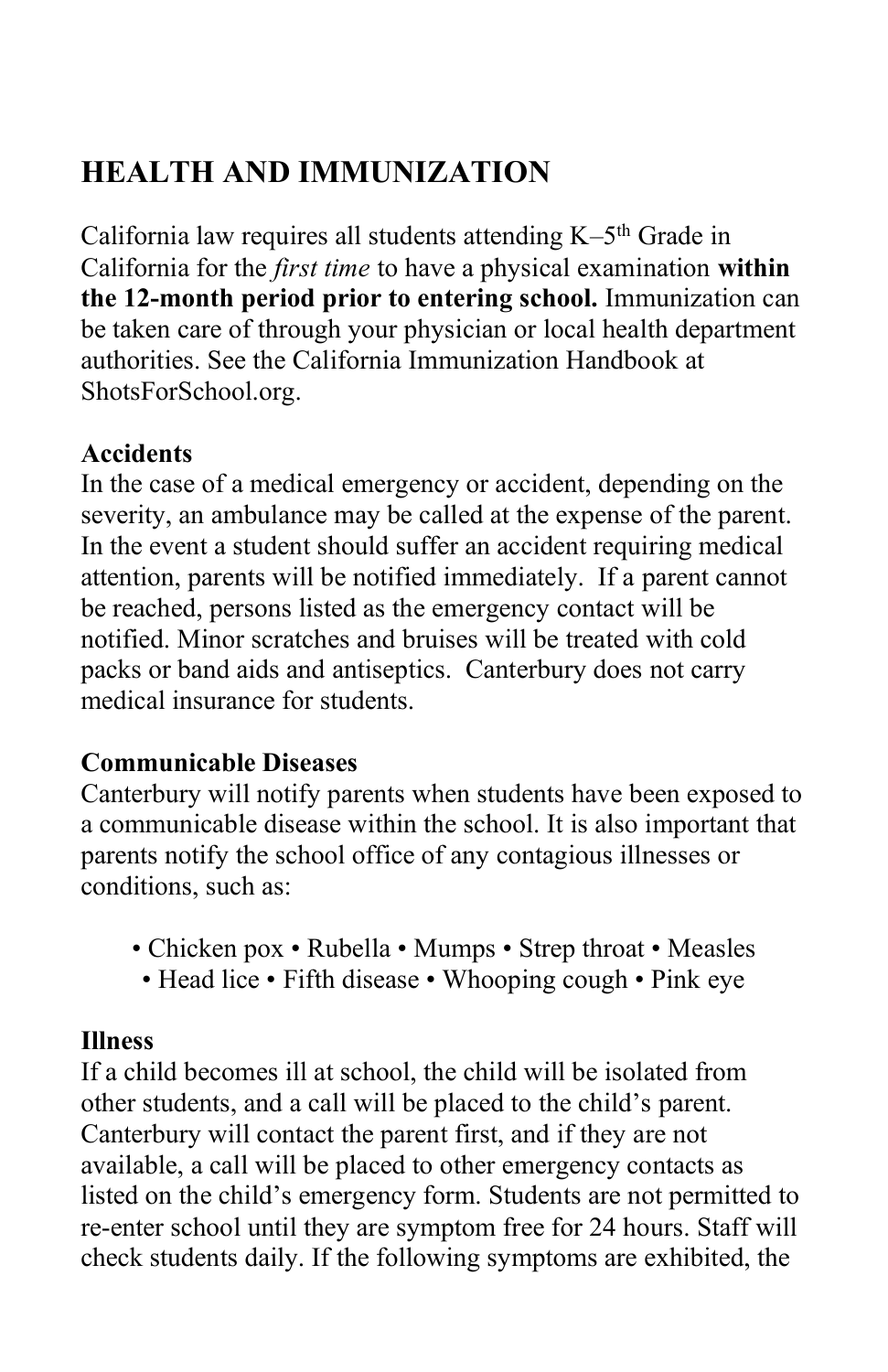parent will be notified to pick up the child. Please make every effort to pick up your child within thirty minutes of notification.

- Green discharge from the eyes or nose Watery, inflamed eyes
	- Crusty eyelids Deep cough Vomiting Diarrhea
- Heavy nasal discharge Unusual irritability Rash or open sores • Flushed appearance, clamminess • Fever

### **Medications**

Canterbury office staff are only permitted to dispense medications/products (prescription and/or over-the- counter) to students who have a fully completed Prescription and Over-the-Counter Medication Consent and Instruction Record, a fully completed Physician's Official Statement or Food Allergy Action Plan (if the medication is for a food allergy), and a fully completed Nebulizer Care Consent and Inhaler/Nebulizer Physician's Instructions (if the medication is an inhaler or nebulizer) on file with the school.

New forms must be completed and submitted at the beginning of each school year. The medication/over-the-counter product will be maintained in the school office, unless requested otherwise in writing by the physician, and it must be in the original container with an unaltered label bearing the student's name. Students are at no time permitted to have any form of medication/lotion in their possession, including, but not limited to, vitamins, cough drops, and sunscreen. Please notify the school office of any changes to your child's emergency information, and make sure your contact numbers are current and operable.

### **PARENT COMMUNICATION**

Each student is responsible for information sent home to his parents in the red Communiqué Envelope. Communiqués are sent home on Thursday. Parents are asked to remove the contents and return it Friday.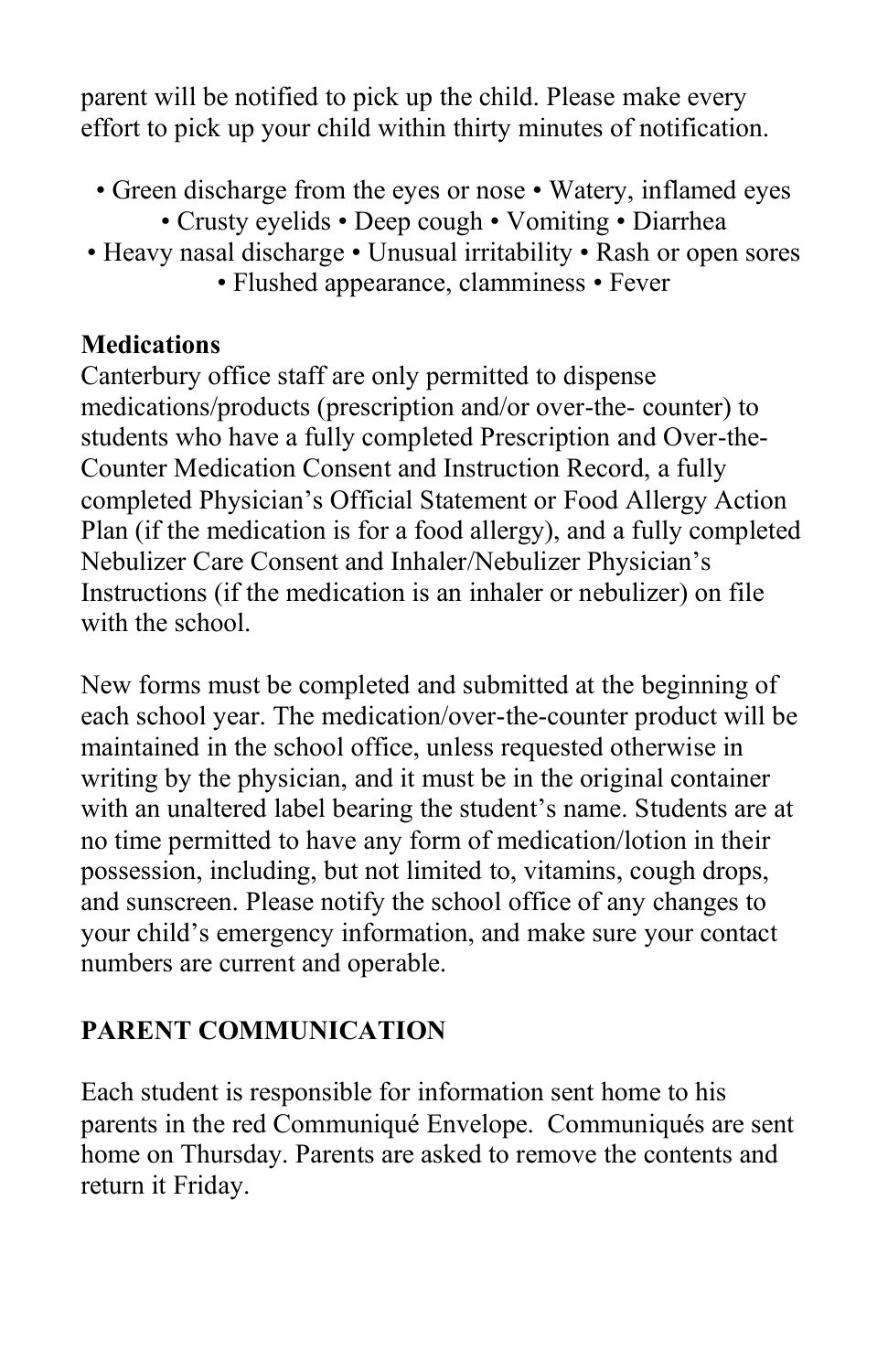#### **Homework Journals**

Each student in grades 1-5 will maintain a homework journal. The parent is to sign the homework journal only after assignments are completed and checked. The homework journal is due back the following day with the parent's signature indicating that the work assigned was completed. This is also a communication vehicle to be used by both the teacher and parent to exchange any necessary messages or pertinent information either one needs to know.

#### **Report Cards**

Report cards are issued at the close of each quarterly grading period. At least one parent must sign the report card and return it as quickly as possible to the teacher. No report cards will be given to students whose families have overdue finances

#### **Parent-Teacher Conferences**

Mandatory parent-teacher conferences are scheduled following the first quarterly grading period.

#### **Classroom Visits**

Parents and parents of prospective students are welcome to visit the classroom. Visits should be arranged, in advance, through the office and limited to 30 minutes.

#### **The Canterbury Tales Newsletter**

A weekly mailing called "Canterbury Tales" is edited by the office and sent to the families of Canterbury students All submissions should be submitted through the office.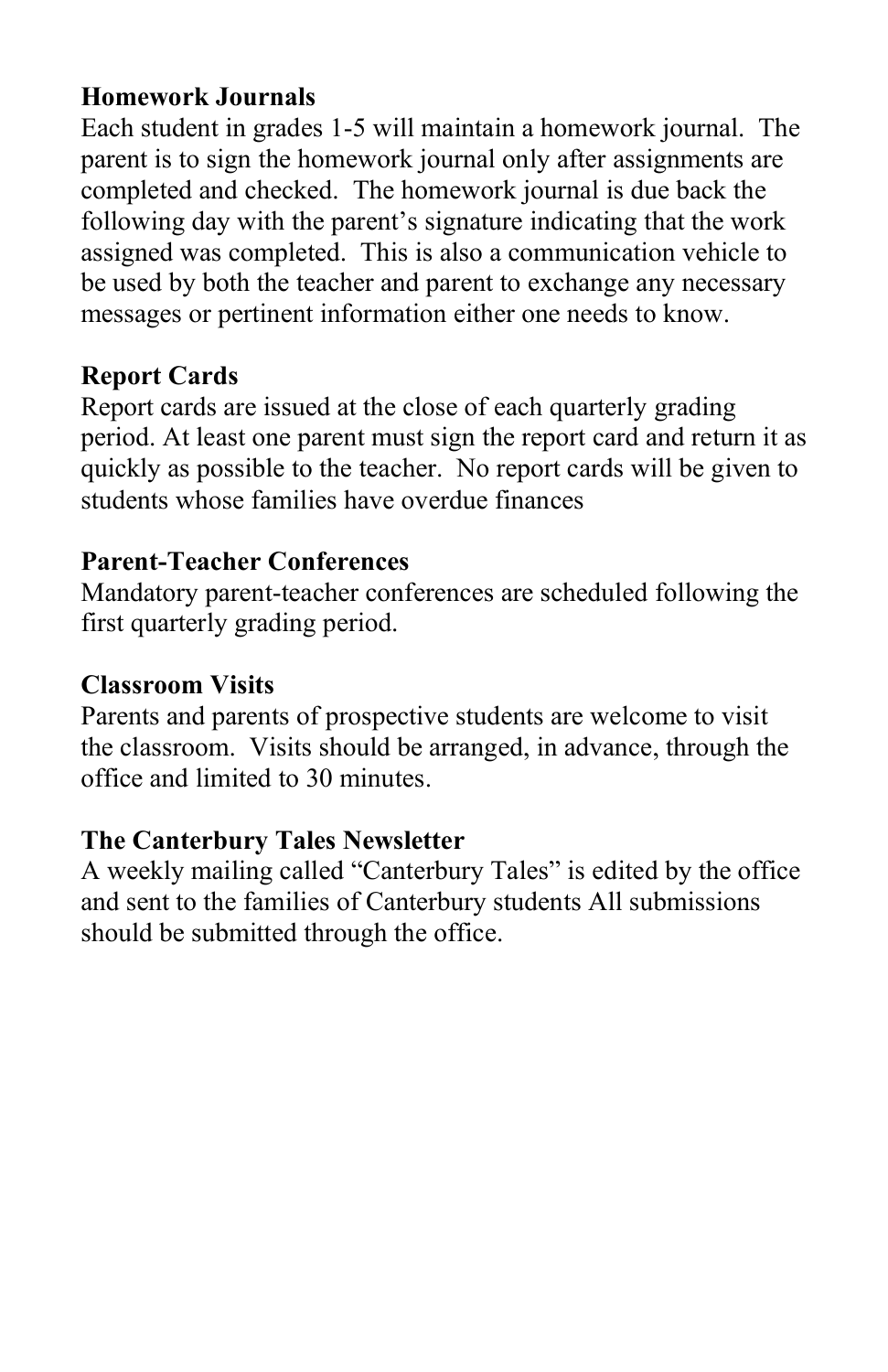#### **UNIFORMS**

The Canterbury uniform is worn by every student, including those in kindergarten, and should be worn with a sense of dignity and pride. The complete uniform must be worn every day and may be purchased from Appletree Uniforms of Sunnyvale. Girls' uniforms should be neither too long nor too short; at or just below the knee is a good length. No watches or jewelry are to be worn other than small earrings for pierced ears (girls). No make-up is to be worn including nail polish.

| GIRLS (PreK-5th)                          | <b>BOYS (PreK-5th)</b>                       |
|-------------------------------------------|----------------------------------------------|
| White, short-sleeve blouse with Peter Pan | Red, short-sleeve polo shirt with school     |
| collar                                    | logo                                         |
| Red tie                                   | Navy blue pants                              |
| Plaid jumper (length no shorter than      | $\bullet$                                    |
| $\bullet$                                 | Optional wear for warmer weather: Navy       |
| mid-knee)                                 | $\bullet$                                    |
| Red knee socks or red tights              | blue shorts ( $1st$ and $4th$ quarters only) |
| ٠                                         | Navy cardigan sweater with school logo       |
| Navy cardigan sweater with school logo    | $\bullet$                                    |
| ٠                                         | All-black shoes with laces or velcro.        |
| Saddle shoes or all-black or all-white    | A black belt                                 |
| shoes with laces or velcro                | Black or navy socks, crew length             |
| Optional wear for cooler weather: white,  | $\bullet$                                    |
| ٠                                         | Optional wear for cooler weather: red,       |
| long-sleeve turtleneck shirt with school  | ٠                                            |
| initials on collar                        | long-sleeve turtleneck shirt with school     |
| May wear biker shorts or regular shorts   | initials on collar                           |
| $\bullet$                                 | Only white T-shirts are allowed, worn        |
| underneath jumpers (provided they are     | ٠                                            |
| not visible).                             | under school shirt                           |

- Canterbury P.E. shorts
- White socks with blue stripes at the top
- Family's choice of tennis shoes
- · Optional wear for cooler weather: long-sleeve sweatshirt or P.E. sweat pants with school logo

# Appletree UNIFORMS

Buy uniforms online: https://appletreeuniforms.com/ Or in person at Appletree Uniforms, 1366 South Mary Ave. Sunnyvale, CA 94087 Phone No: 408-900-8951 Email: appletreeuniforms@gmail.com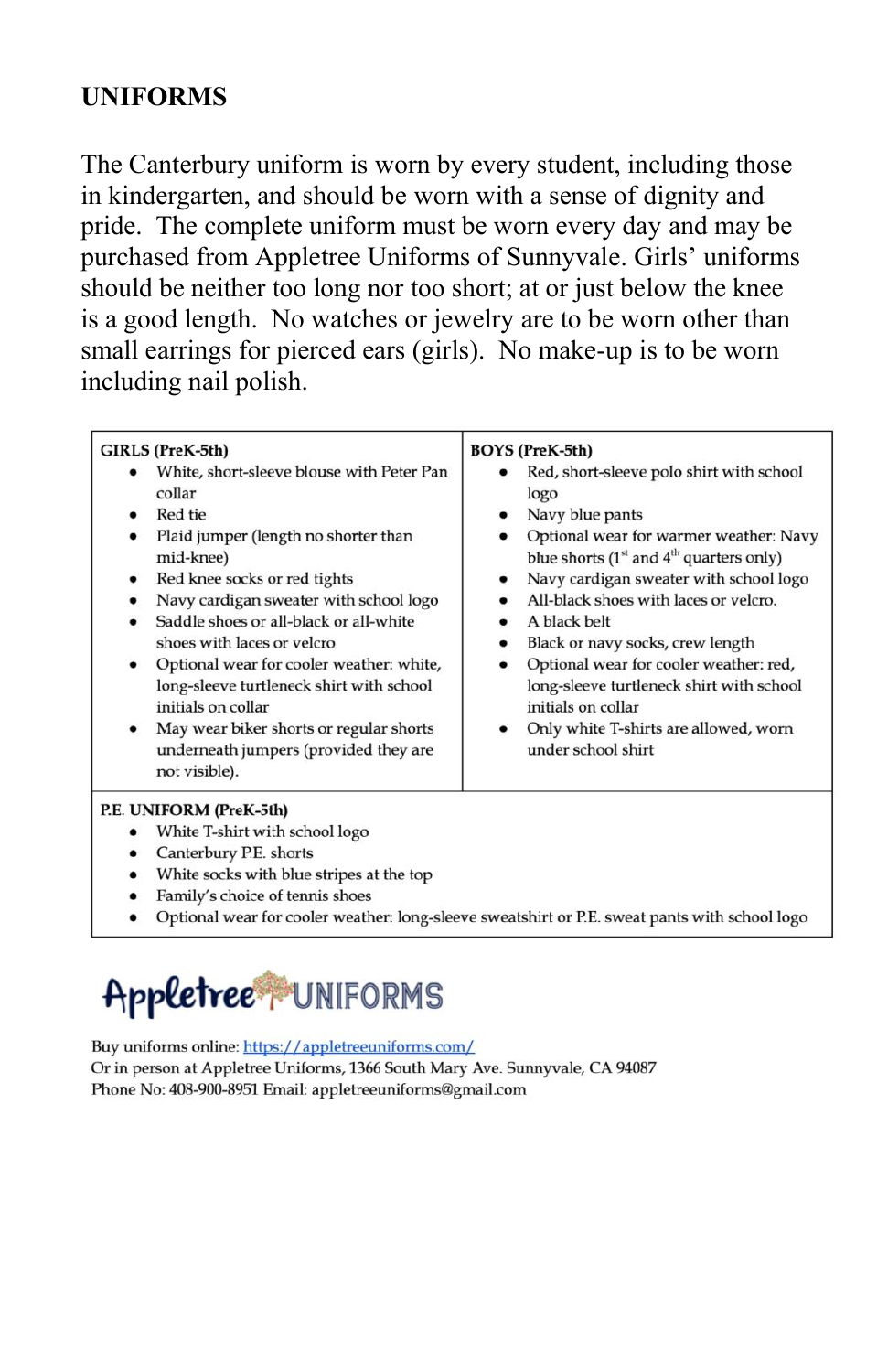## **STATEMENT OF FAITH**

Canterbury Christian School is the parish school of Saint Paul's Anglican Church. Our Statement of Faith sets forth the foundational beliefs upon which Canterbury Christian School rests.

These beliefs are the key elements of Christianity that we will unapologetically teach and abide by throughout all aspects of our ministerial work, both academic and administrative.

We believe:

- The Scriptures of the Old and New Testaments to be the Word of God, the only infallible rule of faith and practice, and that this divine Word of God has been most clearly and consistently interpreted in the Apostles' and Nicene Creeds.
- The Universe and all living things (including man), were made by the direct creative acts of God within the 6 (six) literal 24 hour days as described in the book of Genesis. Any biological changes that have occurred since the Creation week have done so within the original created kinds. The special Creation of Adam and Eve in the image of God, and their subsequent fall into sin is the basis for our belief in the necessity of a Savior for all mankind.
- All human life is sacred and created by God in His image. Human life is of inestimable worth in all its dimensions, including pre-born babies, the aged, the physically and mentally challenged, and every other state or condition from conception through natural death. We are therefore called to defend, protect, and value all human life.
- The term "marriage" has only one meaning: the uniting of one man and one woman in a single, exclusive union, as delineated in Scripture (Gen. 2:18-25). We believe that marriage between one man and one woman, for life, uniquely reflects Christ's relationship with His Church (Eph. 5:21-33).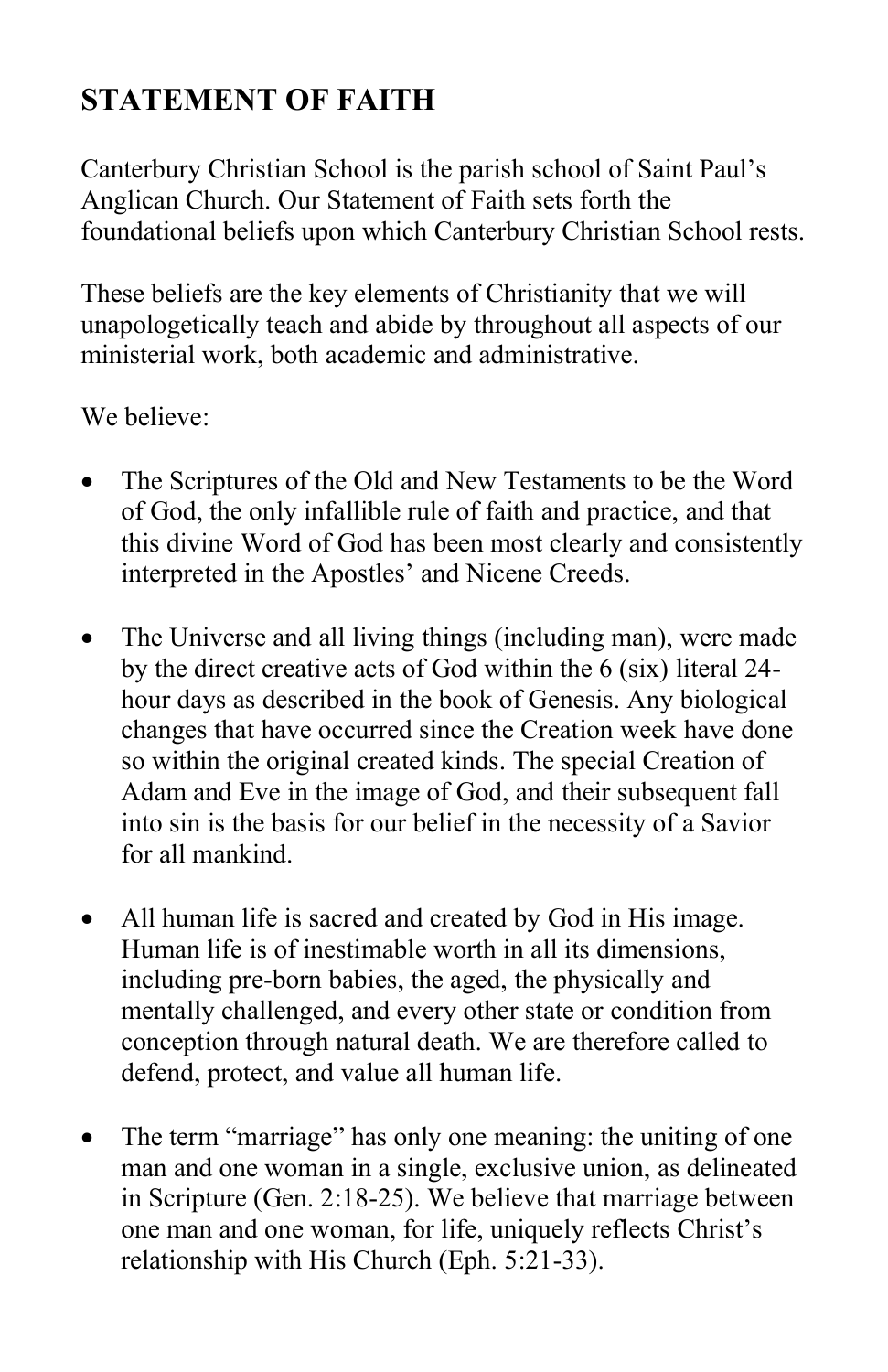- We believe that God intends sexual intimacy to occur only between one man and one woman who are married to each other (1 Cor. 6:18 & 7:2-5; Heb. 13:4). We believe that God has commanded that no intimate sexual activity be engaged in outside of a marriage between a man and a woman.
- God wonderfully and immutably created each person as male or female. These two distinct, complementary sexes together reflect the image of God (Gen. 1:26-27). Rejection of one's biological sex is a rejection of the image of God in that person. We believe that any form of sexual immorality (including, but not limited to, adultery, cohabitation, fornication, homosexual behavior, bisexual conduct, bestiality, incest, use of pornography) is sinful and offensive to God (Matt. 15:18-20; 1 Cor. 6:9-10).

Our Statement of Faith does not exhaust the extent of our beliefs. The Bible itself, as the inspired and infallible Word of God that speaks with final authority concerning truth, morality and the proper conduct of mankind, is the sole and final source of all that we believe. For purposes of Canterbury Christian School's faith, doctrine, practice, policy, and discipline, our Headmaster is Canterbury Christian School's final interpretive authority on the Bible's application.

#### **The Pledge to the Christian Flag**

I pledge allegiance to the Christian flag and to the Savior for Whose Kingdom it stands -- one Savior, crucified, risen, and coming again, with life and liberty to all who believe.

#### **The Pledge to the Bible**

I pledge allegiance to the Bible, God's Holy Word. I will make it a lamp unto my feet and a light unto my path. I will hide its Word in my heart that I might not sin against God.

#### **Lower Grade Chapel Prayer**